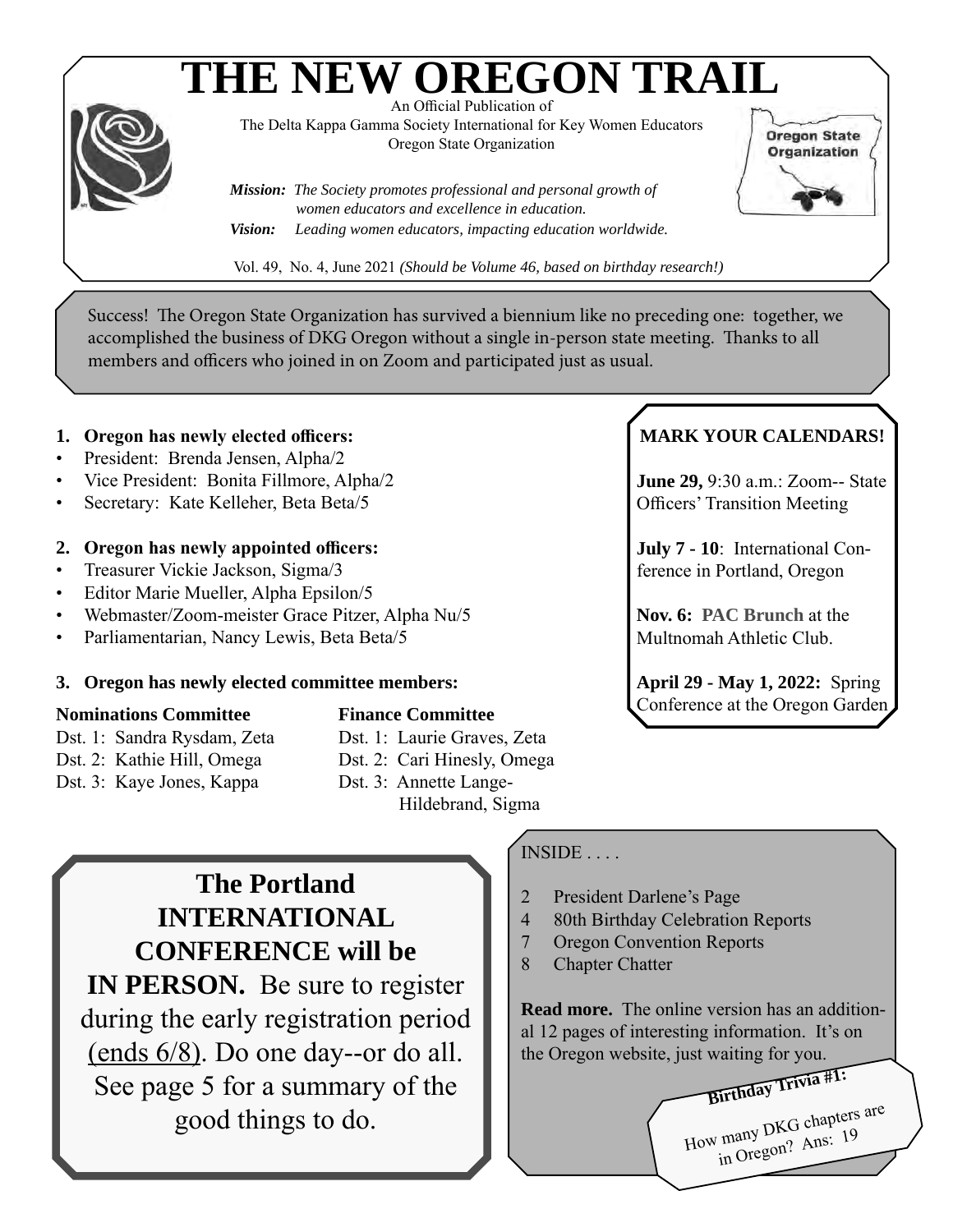## **PRESIDENT'S PAGE**



**Darlene Cook, Alpha/2 2019 - 21 President Oregon State Organization**

#### **Along the Garden Path**



A new biennium is on the horizon and the new state leadership team will soon take office. Activities for 2021-22 are taking shape! I have been reflecting on my term as your State President.

In 2019, Beta Beta Chapter agreed to host our 2020 conference at The Oregon Garden Resort in Silverton. We chose the date and signed the contract. Everyone was excited to experience the "garden" in springtime! A theme was chosen: "Cultivating Resiliency in Ourselves and Others." Little did we know how important The Oregon Garden and "cultivating resiliency" would become!

In 2019, Oregon leaders planned three district conferences to strengthen member opportunities. I attended

chapter meetings and joined others in February 2020 for CTAUN at the United Nations. Through the fall and holiday season, chapters were meeting in person for usual activities. In March 2020, the Steering Committee met to finish plans for the state conference. This was the last in-person meeting. Days later, everything shut down due to pandemic restrictions. An October conference at the Garden was cancelled. *Resiliency* suddenly took on a new meaning. Plans were on hold. Oregon was at a standstill. We had to adapt to continue the work of DKG in Oregon!

Enter many creative, skilled, and tech-savvy Oregon members! With the help of and resources from those innovative sisters, we have dived into the virtual realm of Zoom® for meetings, programs, and business. Members from different chapters and different states "Zoomed" with us. Oregon members participated in International webinars and events; we enjoyed workshops provided by other state organizations.

Although we re-scheduled The Oregon Garden for a 2021 Convention, by January that gathering was not possible. Yes, we went through this entire biennium without an in-person state activity. Instead, we held virtual events: executive board meetings, trainings, president-to-president sharing sessions for chapters, evening social activities **(Thank you Alpha and Alpha Epsilon Chapters!)**, and an informative and well-attended symposium on "Displaced Children and Youth." This spring, Oregon met virtually for our 2021 State Convention and recognized our 80 years as a state organization with a fun-filled Zoom Birthday Celebration, highlighting eight decades of chapter and state history. To add to these events, Oregon formed the Alpha Rho Foundation, our  $501(c)(3)$  corporation **(Thank you, Treasurer Vickie Jackson!)**, and Oregon members spent hours working on the Portland International Conference under the guidance of chair Jean Fairbairn **(Thanks a million, Jean!).**

Resiliency has been essential during this most challenging biennium. We gained much, however, that we can embrace for the future.

I encourage every Oregon member and chapter to:

- Welcome the new biennium. Support our new leadership team. Participate at all levels of our Society. Discover the benefits of membership in Delta Kappa Gamma. Apply for scholarships, project grants, and DKG Ignite. Sign up for conferences, workshops, and webinars. Attend the 2021 Portland International Conference.
- Communicate within your chapter and with our state organization and International. Write articles and chapter chatter for *The New Oregon Trail*. Our Birthday Celebration emphasized the fun and importance of exploring our past to enhance our future. Consider submitting an article to an International publication or an exhibit in the Arts and Humanities Gallery.
- Invite colleagues and friends in education to join our Society, so they too can experience "A Journey for Life." During this biennium we welcomed 23 new, transfer and reinstated members. We have room for many more! And for new chapters!
- Consider using your strengths in a leadership position. Serving at the chapter, state, or International levels is fulfilling, rewarding, and a lot of fun. Come to the State Leadership Transition Meeting on June 29 to learn about our many state committees. Find one that interests you and exercise those leadership skills.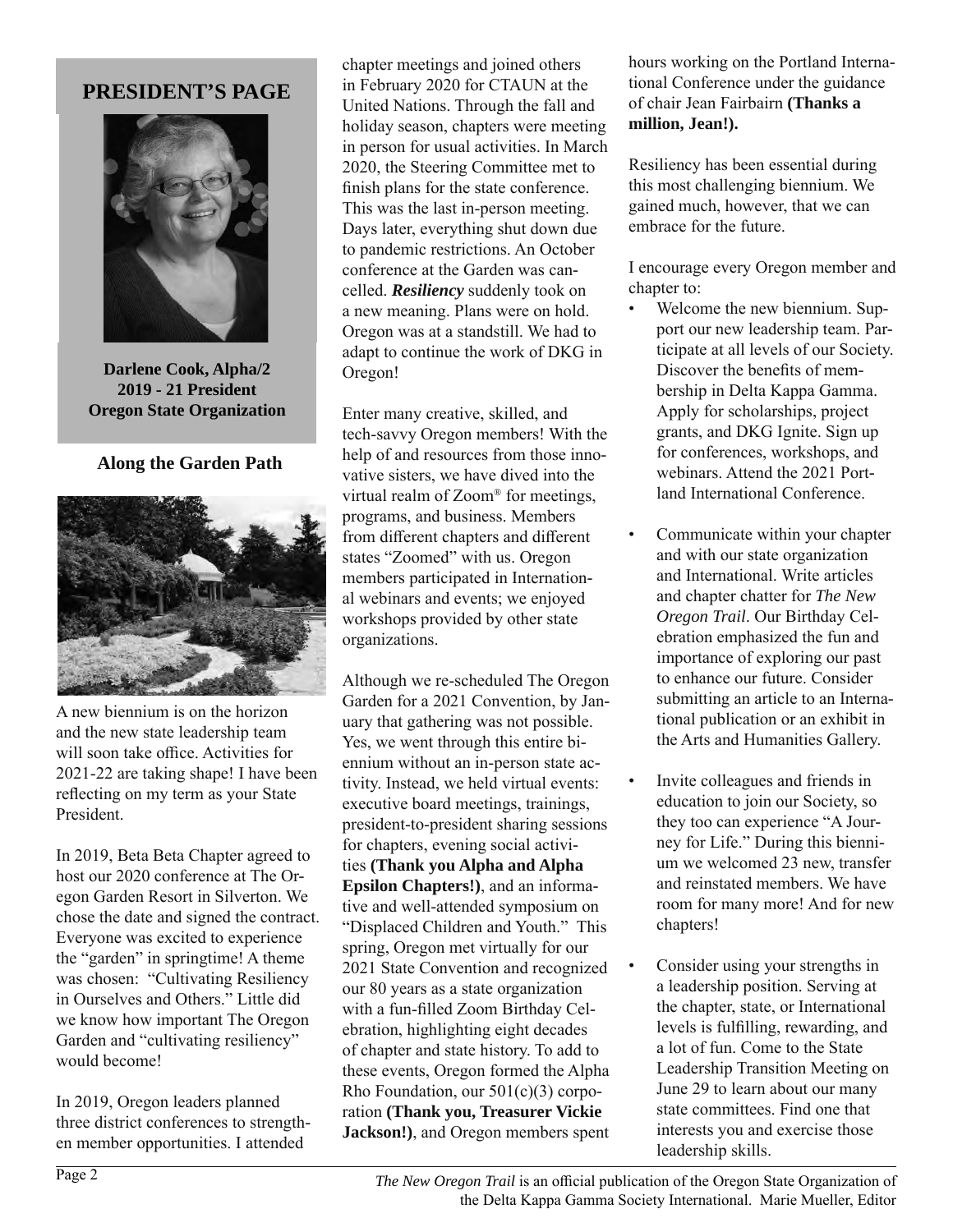• Look forward to finally gathering at The Oregon Garden on April 29- May 1, 2022, to enjoy the lovely scenery, embrace each other, and learn from the myriad of workshops and takeaways. It has taken two years and a lot of resiliency but "the garden" will finally become a reality!

Thank you, Chapter Presidents, Executive Board, Executive Committee and certainly all Oregon members for your support, guidance, and grace. You were there when I needed you. You embraced me with friendship. You made it possible for me to represent you and to conduct the business of our state organization in a timely, efficient, and enjoyable manner. You are the best! As I reflect on the past two years, I sincerely thank you for the opportunity to represent you and our Oregon State Organization. I am humbled by the honor and privilege of serving as your 2019-2021 State President!

> *With warm regards, Darlene Cook June 2, 2021*



*Kind hearts are the garden. Kind thoughts are the roots. Kind words are the flowers. Kind deeds are the fruits. Take care of your garden. And keep out the weeds. Fill it with sunshine, kind words, and kind deeds.*

~~Henry Wadsworth Longfellow

## **2019 – 2021 WHITE ROSES Chapter Eternal**

**District 2** Judy Smith-Clifton, Alpha Patricia Hayes, Omega

> **District 3** Jule Crume, Lambda

**District 5** Betty McChesney Haus, Alpha Epsilon Renee Kirtley, Alpha Epsilon Marian Paulsen, Alpha Epsilon Helen Fohl, Alpha Nu Jean Haldorson, Beta Beta Peg Hewlett, Beta Beta Carolyn Saxe, Beta Beta Dr. Norma Wetzell, Beta Beta

## **District 6** Margaret Anderson, Alpha Phi Patricia Maple, Chi Betty Jean Dawkins, Eta Helen Kappler, Eta Jeurine Marshall, Eta

**State Honorary Member** Dr. Hester Turner

## **BOOK FAIRIES WANTED!**

Will you make a difference in a child's life by volunteering his summer?

Teachers Brigade supports reluctant readers in the summer by offering the Book Fairy Project to help prevent the "Summer Slope" that happens to some children.

Once a week for six weeks, a Book Fairy delivers a book to a child and becomes the child's penpal. Gently used books and printed books from Razkids.com are available. A Book Fairy can either mail the packet or deliver it to their Book Buddy's doorstep. Book Fairies are required to fill out a district's background check form, but we help you with that.

Sign up at www.teachersbrigade.org to become a Book Fairy today and help our youngest citizens.

*Cindy OMealy, Chi/6*



#### **Birthday Trivia #2:**  Which chapters are in Northeast Oregon--District 1?

Zeta and Iota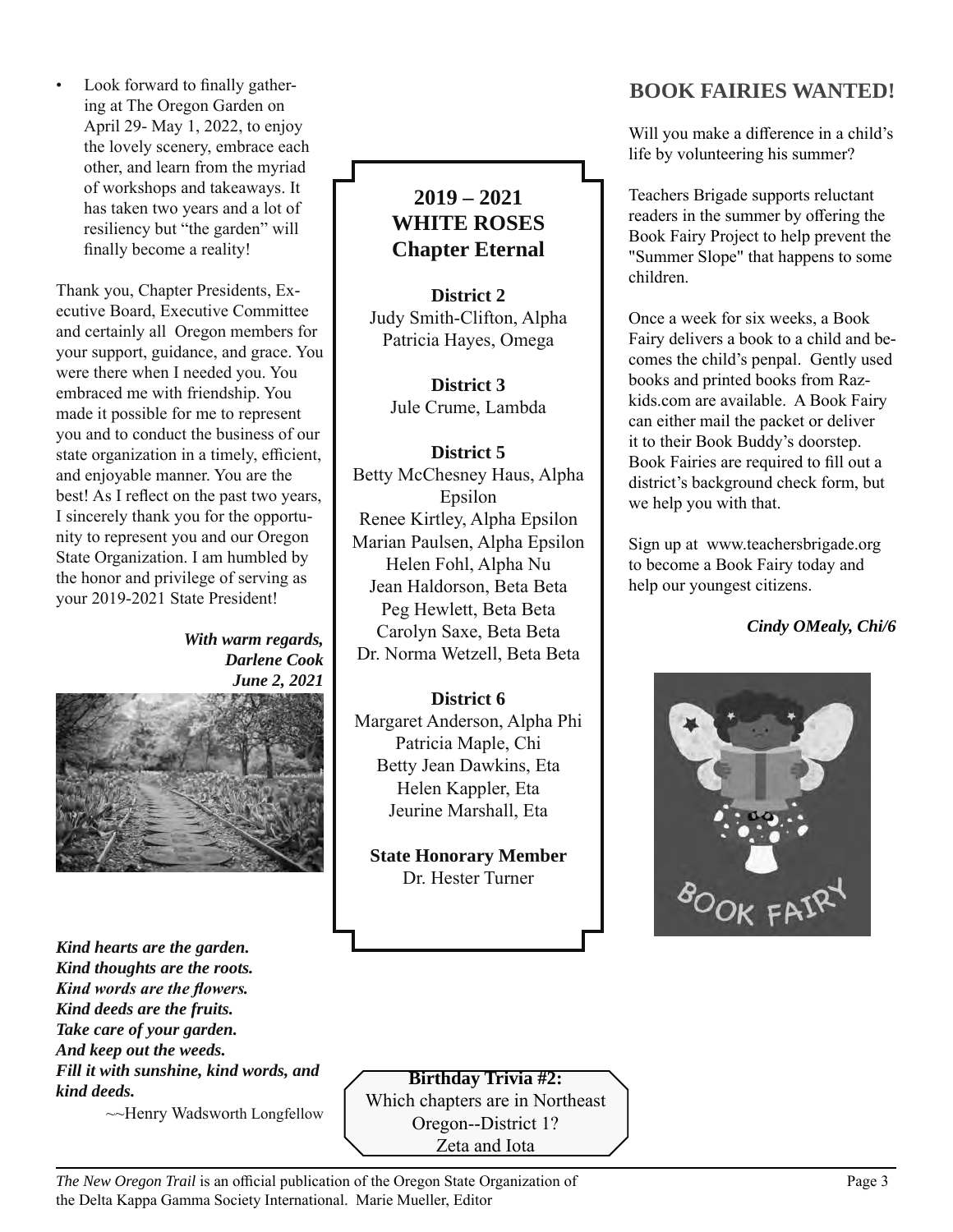## **THE OREGON STATE ORGANIZATION IS 80 YEARS YOUNG!**



Oregon members celebrated our 80<sup>th</sup> Birthday via Zoom on May 22, 2021. We began with some enthusiastic greetings of long- time friendships and had over 50 guests join us! That included nine Past Presidents who were special guests for the celebration:

> **Pat Howard, 1993-1995 Jean Fairbairn, 1995-1997 Dr. Barbara (Bobbie) Nelson Middaugh, 2001-2003 Madaline Lapp, 2003-2005 Lynn Hughes, 2007-2009 Alice Hartness-Reichle, 2011-2013 Kathy Martell, 2013-2015 Dr. Cindy Ryan, 2015-2017 Dr. Kelly McIntyre, 2017-2019**

**Sharon Hohstadt (1999-2001)** could not join us: Off on a camping trip for her anniversary. **Janet Walsh (2005-2007)** could not join us: away where there is no Internet. **Bridget E. Honan (2009-2011)** could not join us. She and her prize-winning dogs were off winning a competition!

A slide show featured all 19 chapters of the Oregon State Organization. It included 8 slides to introduce each of the past decades, all with a personal "live" narrative delivered by our gracious hosts. Many individuals helped us collect the history. Special thanks to Marie Mueller, who was a helpful sleuth collecting photos, dates, and names from decades-old *Oregon Trails* to fill in some of the missing pieces. We were reminded how useful our state newsletter, *The New Oregon Trail*, will continue to be as a historical document for future decades.

President Darlene Cook led us all in the Birthday Song and challenged us with her thoughtfully planned OSO trivia questions! We knew it was a "work in progress" so we welcomed suggestions and edits in the chat column. Marie has already started with the editing. The slide show presentation will be available in July to all chapters. A printed booklet that contains additional information is in the planning stage.

#### **INSTALLATION OF 2021- 2023 OREGON OFFICERS**

The grand finale of the celebration was the installation of our state officers for 2021-2023. Congratulations to **Brenda Jensen, President & Bonita Fillmore, Vice President & Kate Kelleher, Secretary**

**Lise Van Brunt**, Nominations Committee Chair, was the Installing Officer. Special thanks to **Grace Pitzer** for assistance with Zoom. Once again, she carried us through to the finish line! Her technological skills, insights, and patience are greatly appreciated.

#### *Submitted by Dana Murphy*

(Who also deserves applause for designing the PowerPoint<sup>(R)</sup> slides for the birthday party.)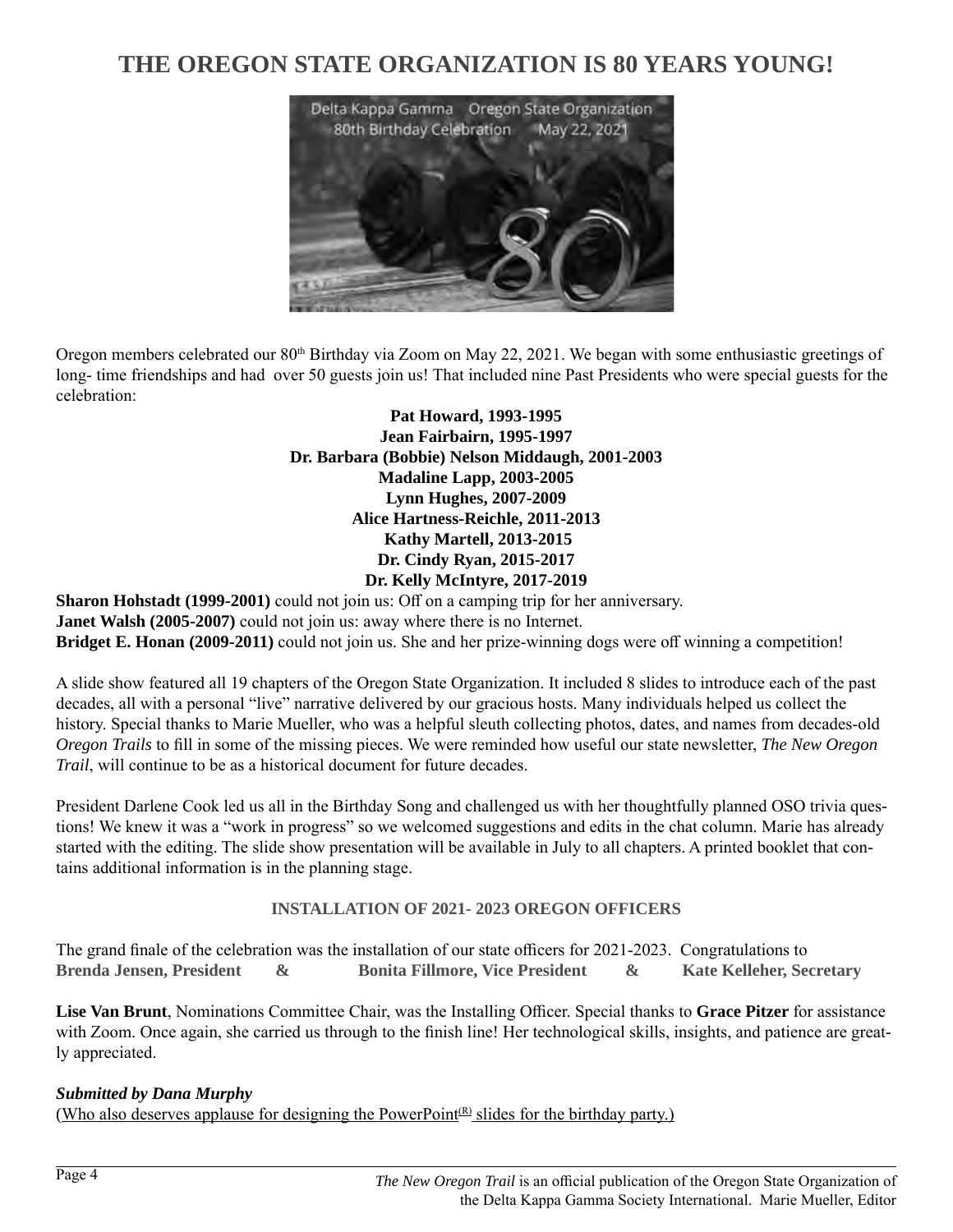

#### *The New Oregon Trail* is an official publication of the Oregon State Organization of Page 5 the Delta Kappa Gamma Society International. Marie Mueller, Editor

## **NINE PAST OREGON PRESIDENTS**

**Registered, Attended, & Participated,** along with members and the current president, Darlene Cook, and incoming president, Brenda Jensen.

**Birthday Trivia #8:**  Who are the new Oregon officers for 2021-23?

President Brenda Jensen

Vice Pres. Bonita Fillmore

Secretary Kate Kelleher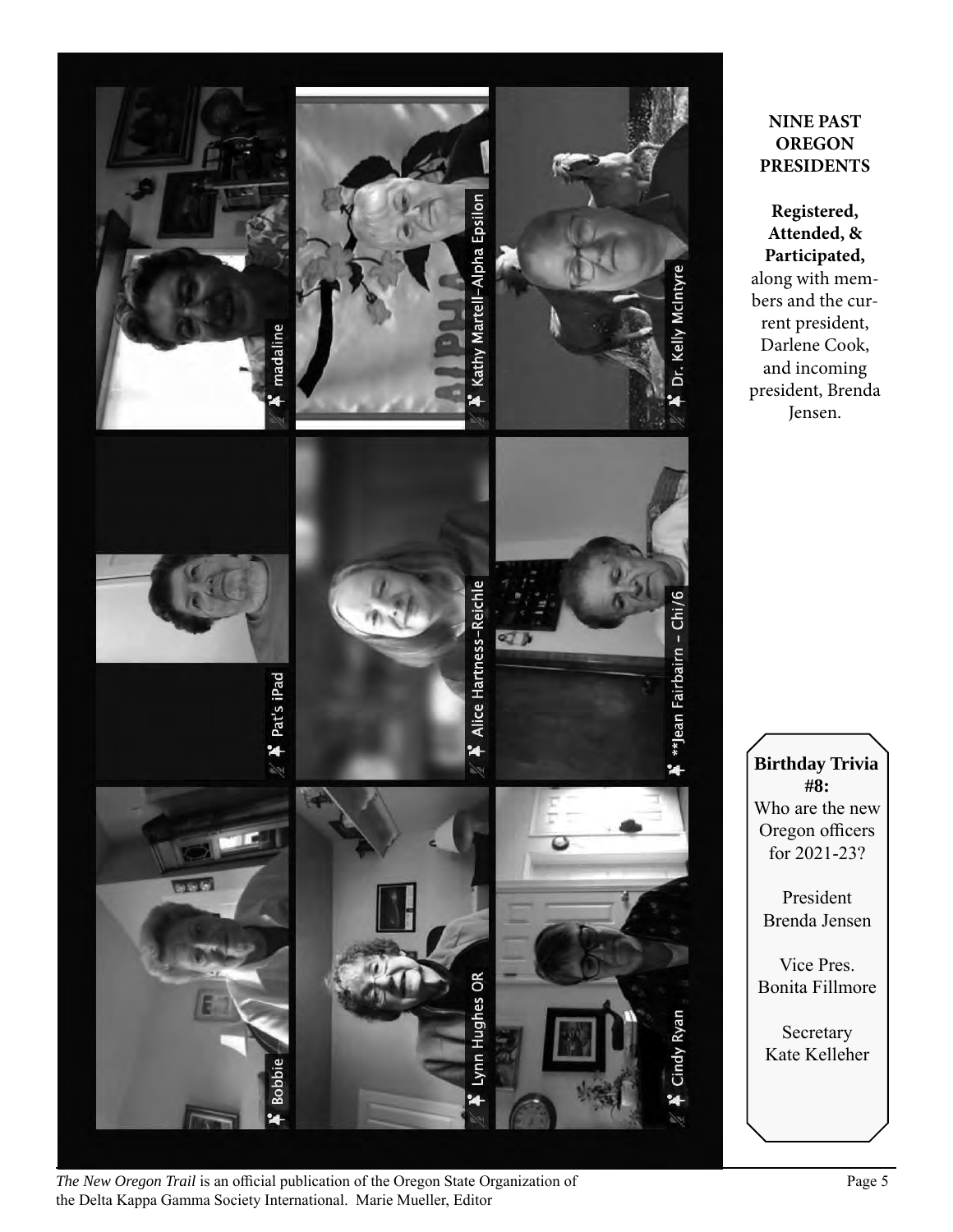## **PHOTOS FROM THE PAST** Used in 80<sup>th</sup> Birthday Slides. Prepared by Dana Murphy.



*Mother - Daughter Duo Dr. Helen Hartness (1983-85) Alice Hartness-Reichle (2011-13) Both were president. of Oregon DKG.*



BERNICE CONOLY

*Bernice Conoly President, DKG International 1977-79 Oregon's only Int'l president!*



*Eta Chapter's trip to the beach in 1949*



*Imagine the thrill of being installed as the 22nd DKG chapter in Oregon during the Oregon Education Association's annual convention of over 200 attendees: March 17, 1953. <<<<<<<<*

*Gallery of Past Presidents 2019 & 2021 (Back, L to R)* Dr. Cindy Ryan, Madaline Lapp, Bridget E. Honan, Lynn Hughes, Kathy Martell, Jean Fairbairn *(Front, L to R) A*lice Hartness-Reichle, Dr. Barbara Nelson Middaugh, Sharon Hohstadt, Pat Howard *(Right column)* Dr. Kelly McIntyre (top) Darlene Cook (bottom)



Page 6 *The New Oregon Trail* is an official publication of the Oregon State Organization of the Delta Kappa Gamma Society International. Marie Mueller, Editor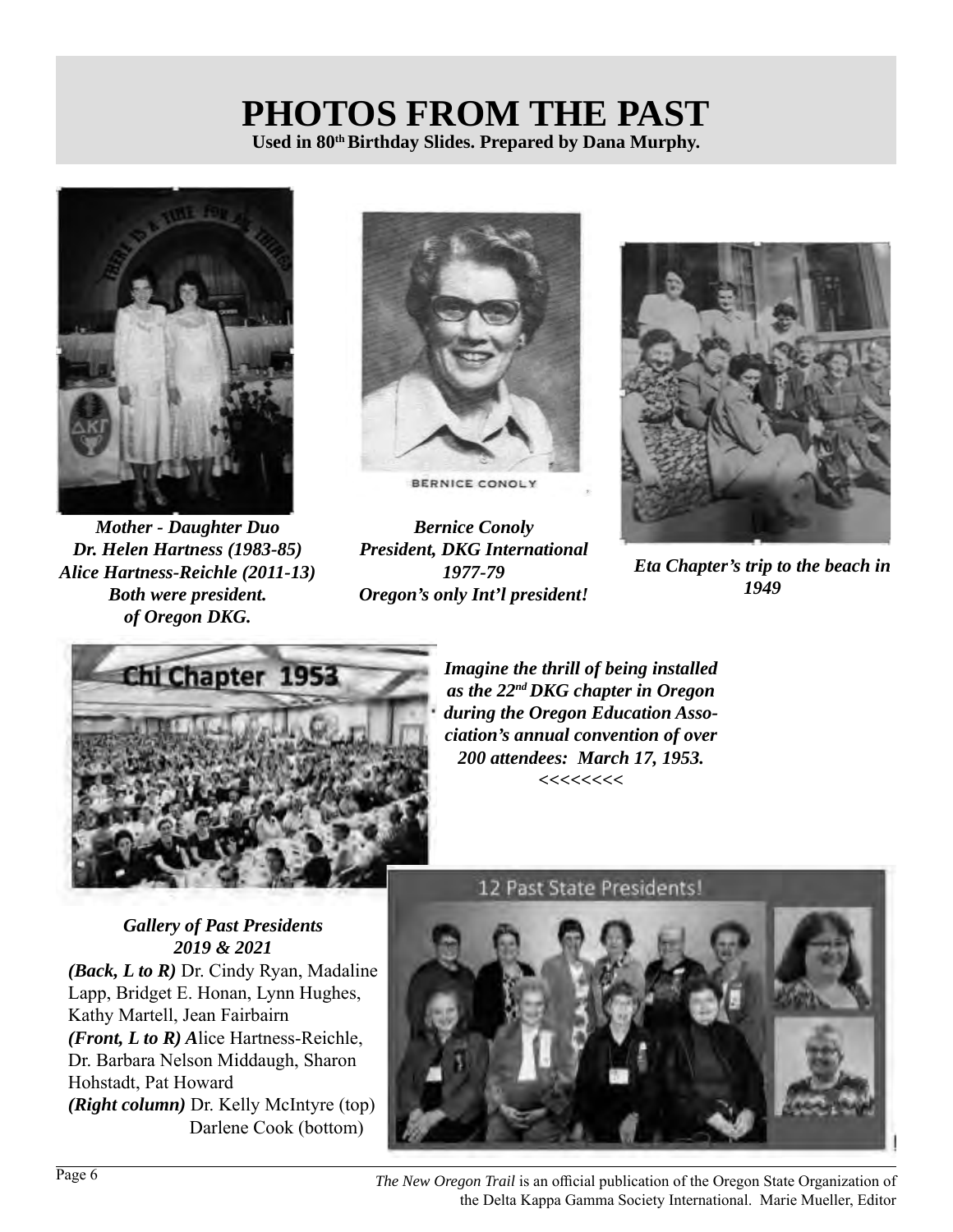## **OREGON 2021 CONVENTION REPORTS**

## **AWARDS COMMITTEE 2021 Oregon State Organization Convention Awards**

## **LONGEVITY AWARDS**

#### **Congratulations to our sisters who are celebrating milestone years in Delta Kappa Gamma! 25 Years in DKG** 50 Years in DKG

Mary Tabitha Snodgrass, Pi Chapter/6 Roberta Hutton, Psi Chapter/5 Helen Cunha, Kappa Chapter/3 Barbara Middleton, Alpha Nu Chapter/5 Charlene Counsell, Zeta Chapter/1 Shirley McDaniel, State Member Linda McCoy, Alpha Omicron Chapter/4 Barbara Pennell, Beta Beta Chapter/5 Sandra Bartnik, Beta Beta Chapter/5 Mary Ann Brown, Beta Gamma Chapter/6

## **CHAPTER AWARDS**

We are proud of the chapters in the Oregon State Organization. All are doing great work and your communities are benefiting! Those who receive awards for 2021 are listed below.

**Rosette Award** – Chapters completed a chapter brochure and yearbook, listed at least three quality programs they had presented, sent out at least four chapter newsletters, and filled out and sent the Awards Form to their District Coordinator by March 15, 2021. In 2020 – 21, all who qualified for a Rosette had also completed the requirements for an Order of the Rose, so no Rosettes were given!

**Order of the Rose Awards** – These are chapters who completed all the Rosette requirements, and who also inducted, reinstated, or transferred at least one additional member, filled out the Awards Form, sent it to their District Coordinator by March 15, 2021, and scored at least ten (10) points from a list of activities:

- **1. Alpha Chapter/2** President: Bonita Fillmore<br> **2. Lambda Chapter/3** Co-Presidents: Priscilla Ing **2.** Co-Presidents: Priscilla Ing & Darby Tracy **3. Zeta Chapter/1** President: Mary Jo Lemon **4. Alpha Epsilon Chapter/5** President: Kathy Martell<br>**5. Alpha Nu Chapter/5** Co-Presidents: Lynetta W **5. Alpha Nu Chapter/5** Co-Presidents: Lynetta Weswig & Melanie Morris **6. Alpha Omicron Chapter/4** Co-Presidents: Sandy Watts & Annette McCoy **7. Omega Chapter/2** President: Lise Van Brunt<br> **8. Psi Chapter/5** Co-Presidents: Meridith P **8.** Co-Presidents: Meridith Putzler & Janet Schultz **9. Beta Beta Chapter/5** Co-Presidents: Kim Brown & Barbara King **STATE AWARDS**
- **1. Service to Education** Bertha Haas, Psi Chapter/5 **2. Service to Community** Dana Murphy, Beta Beta Chapter/5 **3. Service to Society** Priscilla Ing, Lambda Chapter/3

Plan now to see YOUR chapter featured among the winners. Criteria are on the Oregon website under Resources.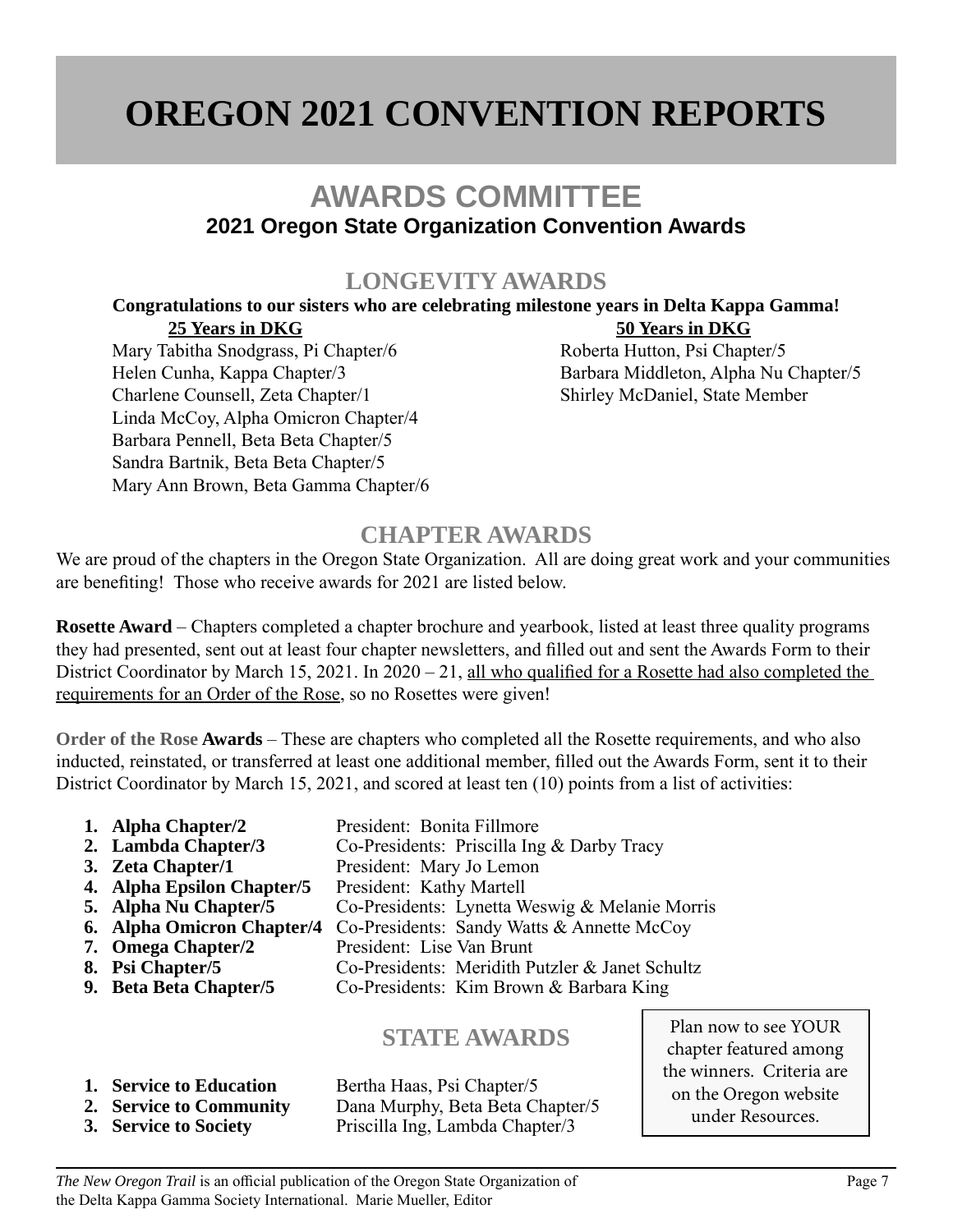## **CHAPTER CHATTER**



## **NEWS FLASH!**

## **LAMBDA ANNOUNCES A UNIVERSITY OF OREGON PRESIDENTIAL SCHOLAR!**

**Karen Olsen**, Lambda/3, recently shared that one of the talented young people she has been working with in theater has been awarded a Presidential Scholarship in the amount of \$36,000 from the University of Oregon. Matthew Michaels is a 15-yr. old senior at Springfield High School (yes, he skipped three grades). He entered high school at age 11. He excels in math and physics, having accumulated 46 credit hours at LCC, and has taken several advanced physics and calculus classes at the University of Oregon. *Matthew (L) below with Karen Olsen.*



Karen describes Matthew as a "sweet, kind, and rounded" individual, the youngest of seven children. He is talented in music as well as academics. She said his special skill is tap dancing, although he is also a great singer. In April, Matthew performed as one of The Non-Stop Players, who presented "Singin' in the Rain" at Upstart Crow Theater in Eugene. He played the role that Gene Kelly originally had. This small group of ten actors gave an outstanding, dynamic, energy-filled show to wind up their season.

Karen said she has worked with Matthew for three years, casting him as the second lead in "Newsies," as Snoopy in "You're a Good Man, Charlie Brown," and most recently as Gene Kelly's character in "Singin' in the Rain." Karen has served as the director of the shows, with **Jeanette Engel**, also from Lambda as the vocal director.

Matthew's comments in the play's program: "My favorite part of doing this show is the amount of fun we have had while also accomplishing something meaningful. For every rehearsal, the atmosphere was so amazing to be in. We truly have become a family over the past few months, and I am so grateful for all the jokes and good times that this show has brought us.

While maintaining this atmosphere, we were also able to create something special and bigger than ourselves. Everyone can feel down about the abnormal time that has been forced upon us because of this pandemic. So, it makes the little moments all the more special and worthy of celebration, such as when I finally figured out harmonies, perfected tap sections, and when we finished our first run-through.

This show has given us the gift to have fun together and to celebrate each other. It's one of the best experiences I've had doing any show."



Which chapters serve the Salem area?

Alpha Epsilon, which serves Marion and Polk Counties, with Beta Gamma which serves Canby and some of Marion and Clackamas Counties.

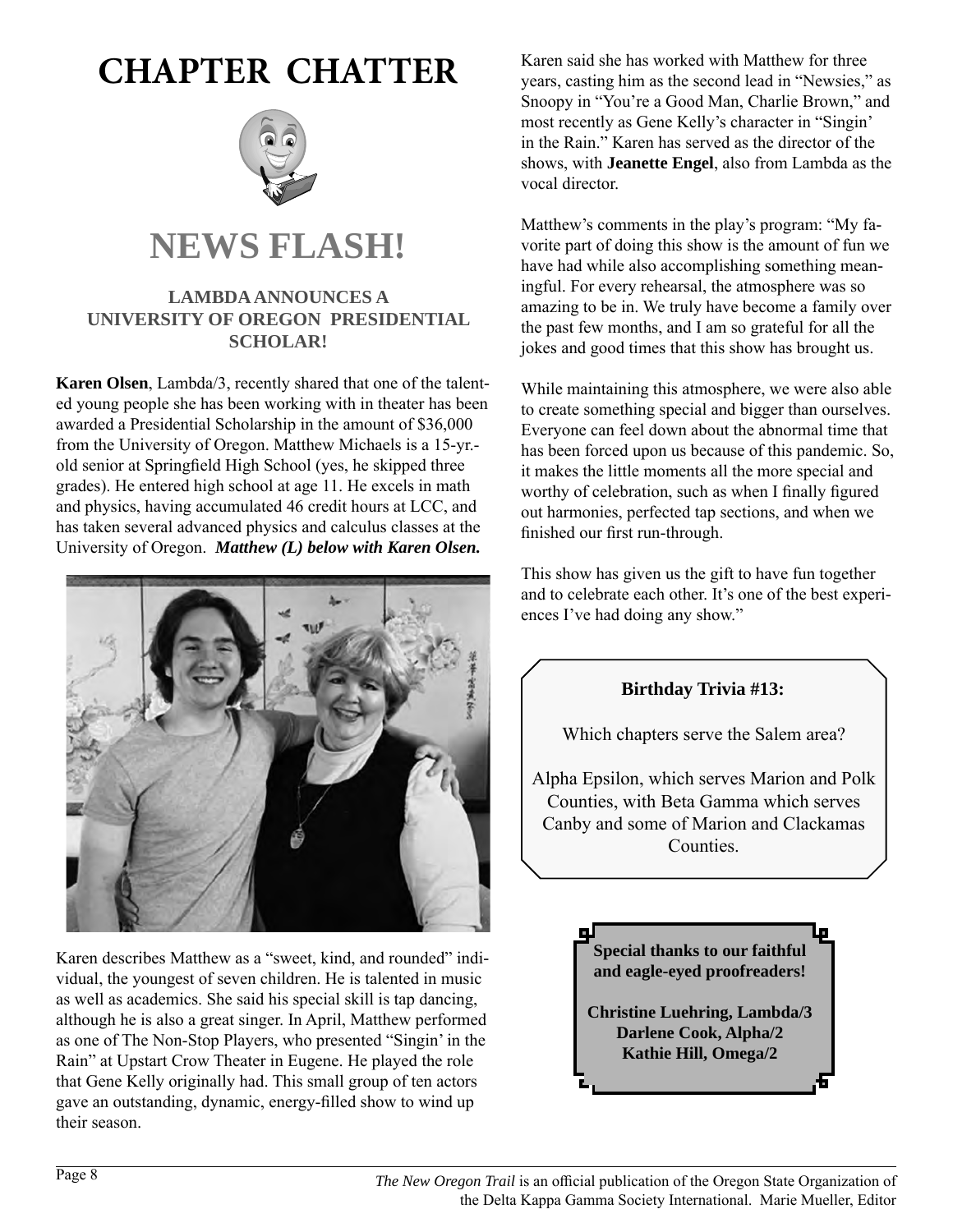#### **District 1**

**Zeta (Union County):** We are all so glad that spring has finally arrived in the Grande Ronde Valley. It is beautiful with each of the colors enhancing others. Zeta's activities have been similar with several activities leading us off in new directions.

Learning about Zeta Chapter's history has been one fascinating direction. Gathering information for the birthday celebration led to chapter history questions that required research and elicited memories shared by others. We learned about women who were instrumental in starting Zeta Chapter. Many were names we were familiar with, especially those connected to the university.

 We have a new transfer member, **Karen Spencer.** Karen moved from the Bend area where she was active in Sigma, to Baker City. Since Baker City does not have a chapter, Karen transferred her membership to Zeta. We are very glad to have her. This also led to another connection, as Karen's mother had belonged to Zeta.

Zeta's Virtual Tea Party earned money for our scholarship program. This path was represented by a recipient from last year, who was a guest at the April meeting. It was nice to actually get acquainted with this young lady and hear about her plans after graduating. One of our new members, **Audrey Cant,** is starting down her own new path. She was awarded \$2,500 from the Hazel Fishwood Scholarship to begin her studies for an administrative degree. It will be interesting to see how all of these paths merge in Zeta's future.

#### **District 2**

**Alpha (Klamath Co.):** Alpha proudly supported one of our new members this year who presented a workshop for our virtual Convention in April.

**Melissa High'**s workshop, *Just One More Thing*, encouraged participants to take the time and make the effort to build resilience in their thought patterns and self-talk. Melissa has been a joy to have in our chapter. She spearheaded our first Little Free Library project. Melissa was recently chosen to be City Manager for Doris, California, a small nearby town. She adds spice to our group.

At the Convention, Alpha Secretary **Brenda Jensen** was elected State President. Our President, **Bonita Fillmore**, was elected State Vice President. With our retiring State President, **Darlene Cook**, also a member of Alpha Chapter, we are strongly represented at the state level. The next biennium promises to be energetic and— we hope— cohesive.

The unique Birthday Celebration and Installation of Officers was a special experience. Thanks all who worked on it. Oregon is lucky to have members with the technical expertise and flexibility to step out of their comfort zones and create new events and memories. Go Oregon DKG!

#### **Omega (Josephine & Jackson Cos.):**

## **BEAR RE-STARTED**



**Sara Kinstler** (above), BEAR chair, re-launched the Building Early Academic Readiness (BEAR) reading program at Evergreen Elementary School, Cave Junction, Oregon, in early April. We couldn't hold an

assembly under COVID guidelines, but teachers helped Sara get the word out. BEAR served nine families this year with backpacks, bears, books, and reading logs. Pictured is one student whose family signed the DKG media permission form. Sara says, "Thanks for the opportunity to coordinate this awesome program!"



Omega members plan to attend the Portland International Conference in July. We enjoyed the 80<sup>th</sup> Birthday Party and look forward to using the slide show at a future meeting. Our June session is a party, planning for 2021-22, and recogntion of members, Omega's charter members, and DKG's founding members. Food, Fun, and Festivities.

**District 3**

## **Lambda (Lane Co.):. See articles on the previous pages.**

Our May meeting took place in the backyard of **Bev and Jodi Emmons**. There were 19 attendees, including 3 on Zoom. Special guests included State President **Darlene Cook** and Awards Committee chair **Kathy Martell.** They presented the Service to the Society award to Priscilla Ing and the Order of the Rose to the chapter.

**Lacey Guest** was inducted into DKG prior to the business meeting. She is the college and career transition specialist at Cottage Grove High School. Lacey was a member of the State Convention panel that talked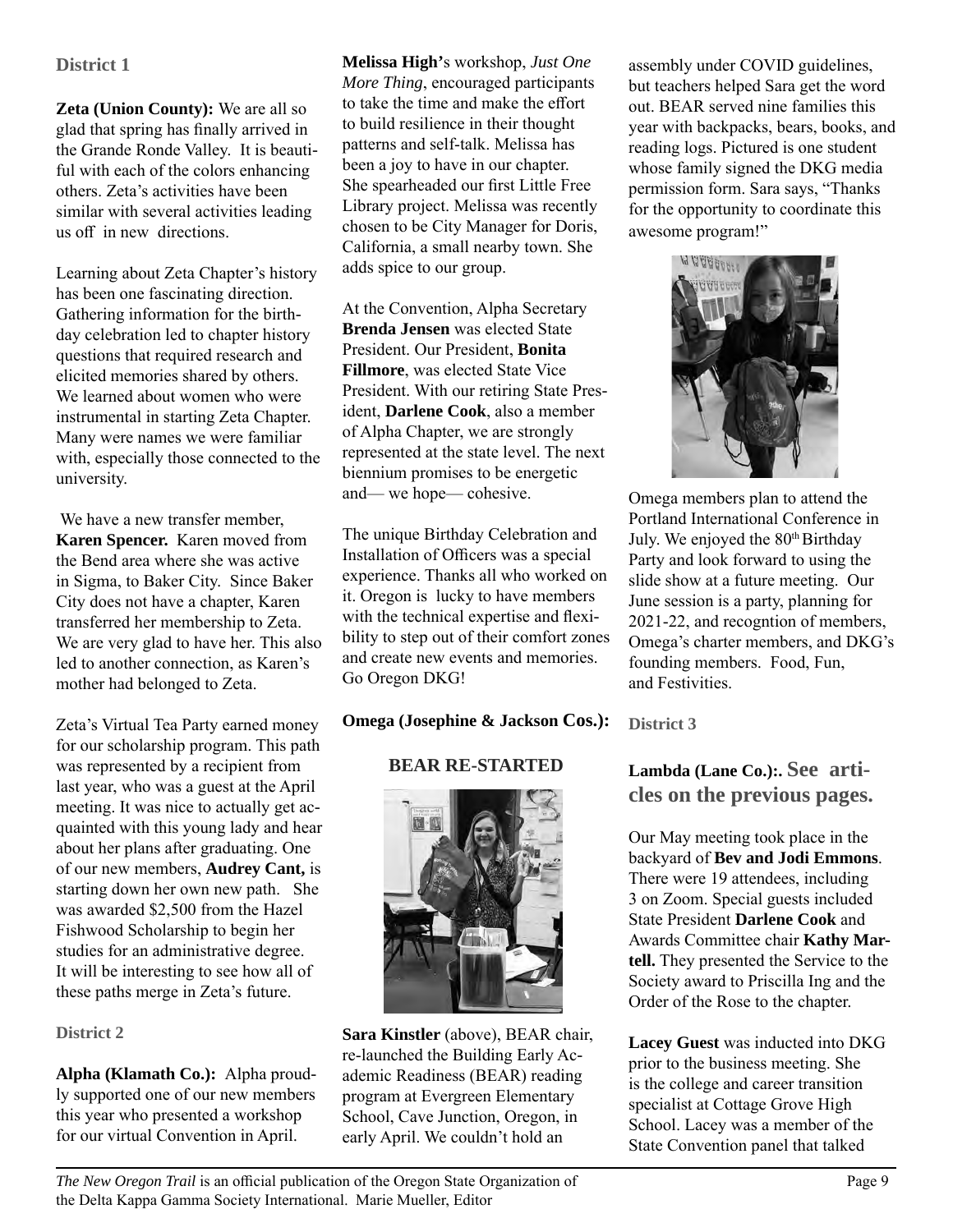about challenges of teaching during the pandemic. **Marilyn Williams** also participated on that panel. She is now the principal at Centennial Elementary School in Springfield.



*Lacey Guest (L) with Priscilla Ing*

A \$2,500 Hazel Fishwood scholarship was awarded to **Ana de la Paz Martinez**, who plans to earn a Master of Education with a Reading Intervention Endorsement. She is an ELD teacher at Prairie Mountain School in Eugene. The chapter's nominee for a Dagmar Jeppeson grant, Amanda (Mandi) Wadley will receive \$1,500. Mandi is an EA at Thurston Elementary School and a student at Pacific University.

**Clair Wiles,** a social studies teacher at North Eugene High School, was nominated by the League of Women Voters of Lane County to participate in the Case Method for Teaching Civics workshop through Harvard University this summer. This online program will be based upon 19 case studies in Professor David A. Moss's book, Democracy - A Case Study.

On a sad note, members learned of the passing of reserve member **Sally Bethel** in early May. She had transferred to Lambda when Alpha Sigma dissolved in 2014. She had taught at Edgewood and Harris Elementary schools in Eugene from 1962 until her retirement. Sally had been a DKG member for 49 years.

**District 4**

**Alpha Omicron (St. Helens):** Alpha Omicron's final chapter meeting was held outdoors and in person at Scappoose's newest city park. State President **Darlene Cook** joined our meeting. There were many smiles and much conversation before and after the meeting; the pandemic has kept us all apart far too long. Our newest member, **Barb Shriver,** inducted in April, was in attendance. She received a warm welcome, and a red rose as she signed the Chapter Register.



*Barb Shriver, Alpha Omicron*

After the business meeting, members shared trivia about themselves as a large "ball of questions" was tossed about. Which famous person did you have a teenage crush on? Ricky Nelson, Donny Osmond, Elvis? We heard some interesting answers!

**District 5**

#### **Alpha Epsilon (Salem & Polk**

**County)** The April program was on the Neonatal Unit at Salem Health. Presenters were Kacy Bradshaw, Lead Neonatal Nurse Practitioner at Salem Health, and Shannan Murphy-Barlow, Unit OT, who also heads their reading program.

The Neonatal Unit provides the best medical service for premature newborns in the surrounding area along with offering best practice parenting classes. Parents attend classes on

Brain Development, Connections between parents and infants, Parenting Skills, Explaining baby milestones and breast feeding. Within one hour after the birth, parents are introduced to the importance of Skin-to-Skin relationships with the baby.

The skin-to-skin reading time with a premature infant in the NICU exposes the baby to more language and more vocalization before being discharged from the NICU. This leads to higher scores on tests of language abilities in early childhood. As former and present teachers, we were impressed with the help given to families with premature infants.

**Psi (Hillsboro, Beaverton & Washington Co.):** Psi Chapter thanks those who contributed to our Taste of Tanzania Huruma School fundraiser in March. With your help we raised enough money to support the school for another year!

Congratulations to **Bertha Haas** on receiving the DKG Outstanding Achievement Award in Education for her support of Huruma School since 2004. Her dedication to the education of handicapped children is beyond measure.

Our next meeting will be an in-person meeting (yeah!!!) at the home of member **Freda Boyles.** We are all staying COVID vigilant, meeting outside, and bringing our own lunches. It will be wonderful seeing each other in person again and having a chance to visit!!! Our guests will be **Kathy Martell and Sandy Watts** who will be bringing Bertha her award.

#### **Beta Beta (Tigard/Tualatin/Sherwood):**

#### **CHECK OUT OUR NEW BETA BETA HISTORY!**

To celebrate our Oregon State Organization's 80<sup>th</sup> birthday this spring, your Historian and several long-time BB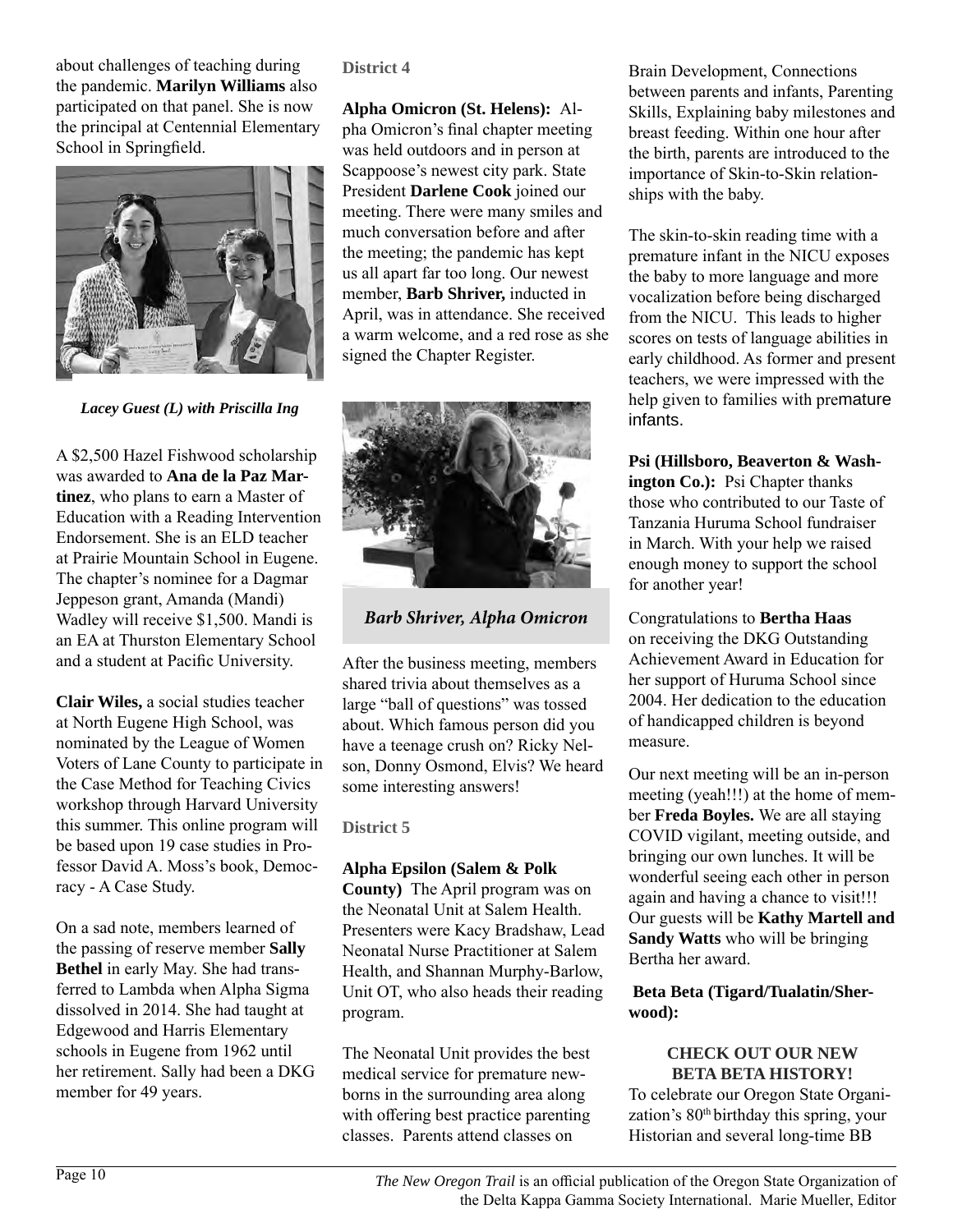members put together a "History of Beta Beta Chapter." Our chapter had a chance to recount things we are especially proud of and show some photos of our chapter over the years. Our own **Dana Murphy** was in charge of putting this presentation together for the presentation at the state celebration.

This history has been uploaded onto our BB Google Drive and a link to it will appear on the migrated BB Members Only page of the website. If you'd like to read it now, the link below will take you there.

https://docs.google.com/document/d/1hohomjj12yQtnG-3z2A-TvqwGZz9vX1f8Cw4N2sxIdzo/edit

#### **AWARDS FOR BETA BETA MEMBERS**

At the Oregon State Convention last month, **Dana Murphy** received the Service to Community Award! Dana is involved in many organizations that help our community: Bethlehem House of Bread, Just Compassion, & CTUAN (Council for Teaching About the United Nations), just to name a FEW.

She also sewed hundreds of masks for those in need during the early part of the pandemic. Beta Beta and the Oregon State Organization are proud of Dana and her accomplishments. The real winners of course are all the people she has helped over the years in Tigard. Well Done Dana!!

Awards also went to **Sandy Bartnik**  and **Barb Pennell** who celebrate their 25<sup>th</sup> years as Beta Beta members. Thanks for serving Beta Beta all these years ladies!

#### **BETA BETA INDUCTS SIX NEW MEMBERS**

The membership committee inducted six members at our chapter meeting in April. New 2021 members are: **Carol Duncan, Ginny Goddard,** 

**and Eileen MacPherson.** In 2020, we gained three new members, **Jerre Ann Pappelis, Sheila Kleinheinz and Kelly Mohr,** who were part of our induction ceremony as well. We can't wait to meet them in person!

**District 6: No chatter submitted by District 6 chapters.** 

## **Birthday Trivia #16:**

Where can I learn about my own chapter's history? Ask your Chapter Program Chair to schedule a showing of the  $80<sup>th</sup>$ Birthday Celebration slides.

## CHAPTERS: **PLEASE** SEND INFORMATION FOR THE *TRAIL*. IT IS THE HISTORY OF OREGON DKG.

When chapters don't submit articles, the history of their good work, fellowship, and community contributions cannot be recorded. In 20 years, when Oregon DKG turns 100, how will we be able to report about your chapter without information?

Presidents, **please** appoint someone to regularly send a few sentences about your chapters for the *Trail*. We miss hearing about you! Tell us what you are doing, what is planned, and which members deserve kudos!

## **WHAT TO DO IN 21-22!**

**2021**

- 1. Thursday, July 1 Beginning of 2021-2023 Biennium
- 2. Wednesday, July 7 Saturday, July 10 - Portland International Conference (Hybrid)
- 3. Thursday, July 22 Saturday, July 24 - San Antonio International Conference ((Hybrid)
- 4. Thursday, July 30 Saturday, August 1 - International Leadership Training, Atlanta, Georgia (Hybrid)

## **2022**

- 1. Friday, April 29 Sunday, May 1 - Oregon State Convention, The Oregon Garden Resort, Silverton, OR
- 2. Tuesday, July 12 Saturday, July 16 - International Convention, New Orleans, Louisiana

## **Birthday Trivia #15:**

Which chapters are in District 4 on the NW Coast? Alpha Omega: Astoria & Clatsop County Alpha Omicron: Colunbia County